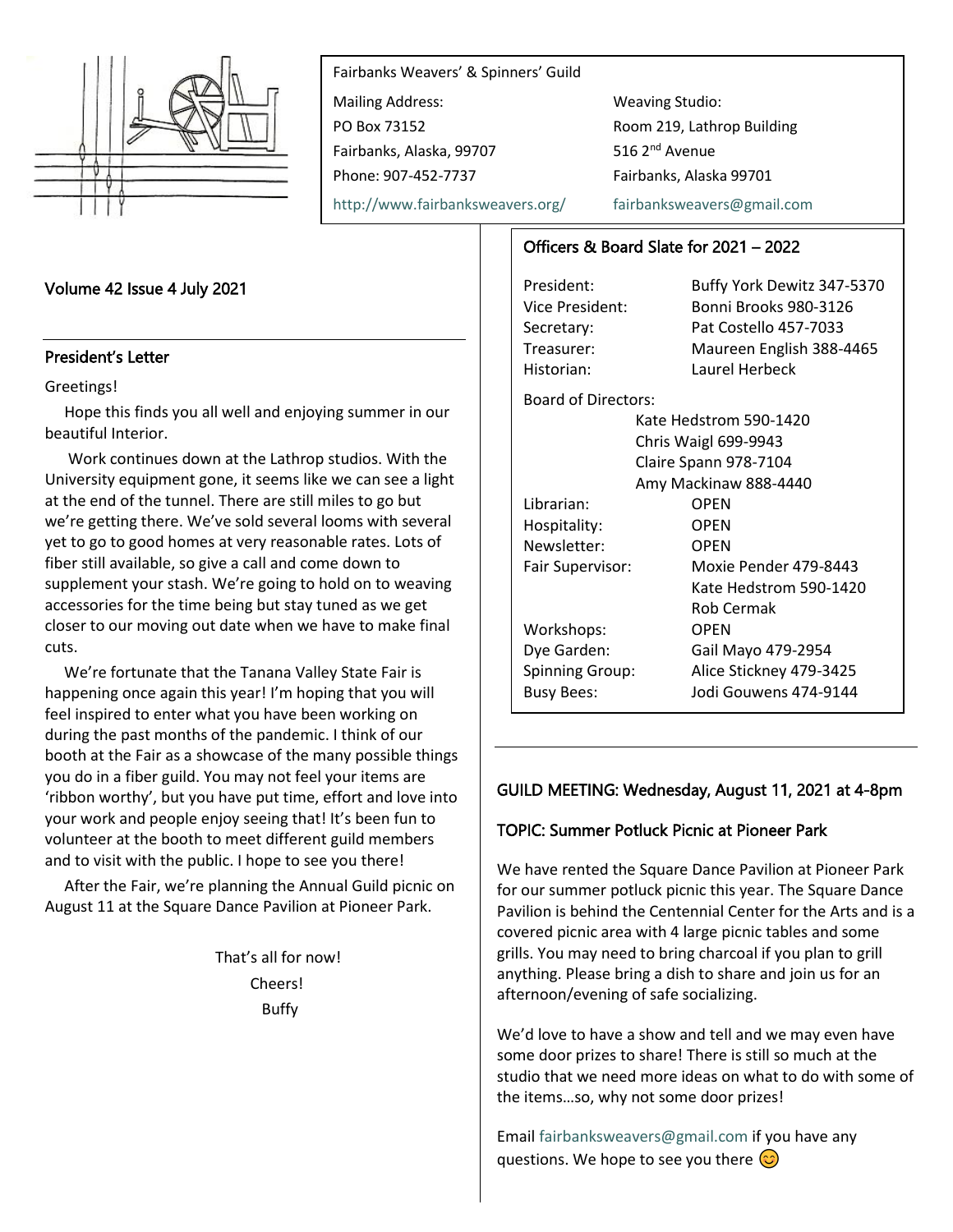## Tanana Valley State Fair Update

TVSF will be back again this summer, trying again with last year's theme.

Theme: Don't Stop Be-Leafin'

Colors: Purple and Green

Flower: Lupine

Vegetable: Spinach

Dates: July 30-August 8

NON-PERISHABLE ENTRY DATES have changed: Saturday, July 17, 1pm-6pm & Sunday, July 18, 11am-2pm.

All entries must be registered online before they can be taken to the entry locations.

Go to the following website to register online:

[https://www.tvsfa.org/p/getconnected/exhibitors/online](https://www.tvsfa.org/p/getconnected/exhibitors/online-entry)[entry](https://www.tvsfa.org/p/getconnected/exhibitors/online-entry)

Note that the software they are using doesn't know about division/class/lot, so it is instead department/division/**class.**

Pick up times are August 9, 2-6 PM. If you don't get it then, you can pick up on the 13th during premium payout times.

## Tanana Valley State Fair Volunteer Information

We need JUDGES and BOOTH SITTERS for the fair this year.

The ivolunteer site is the same as always and easy to use: <https://fwsg.ivolunteer.com/>

Rob heard that all judges get **two** tickets in return for judging!

The fair is asking all volunteers to register with them as well. This includes judges and booth sitters.

<https://www.tvsfa.org/f/54>

Tell them division/department 10, spinning and weaving, unless you are willing to volunteer elsewhere as well.

Workshop Update September 19, 2021 – Save the Date! Renowned Tapestry Artist and Teacher Molly Elkind Presents to FWSG via Zoom

Molly Elkind has been exhibiting nationwide in juried shows for 20 years. She holds a Master's degree in Fiber Art and has taught art, design, and art appreciation to students of all ages and in many settings. Molly weaves in Santa Fe and teaches nationwide.

Molly will be giving us a 60-minute presentation on Tapestry Design Elements and Principles, which she has shared with other guilds and tapestry groups across the country.

A bit more about the session:

*Artists have always used concepts like Color, Texture and Contrast to make their works sing. In this lecture, learn about the eight most important Elements of Art and Principles of Design for tapestry. View many images of tapestries that show exactly how these elements are used successfully and gain insights about how you can apply these concepts to make your own work even better.*

This event is free to all FWSG members. Suggested donation \$10 for non-members.

FWSG will be hosting more events of this caliber, so please invite your non-member fiber friends to join!

# Fairbanks Fiber Festival

This year the Fairbanks Fiber Festival will be held on September 11-12, 2021. If you're interested in being a vendor or in teaching a workshop, please go to their website and fill out an application. Applications need to be received by July 26<sup>th</sup>.

https://www.fairbanksfiberfestival.com/

For more information, email [fairbanksfiberfestival@gmail.com](mailto:fairbanksfiberfestival@gmail.com) or call (907) 4510691